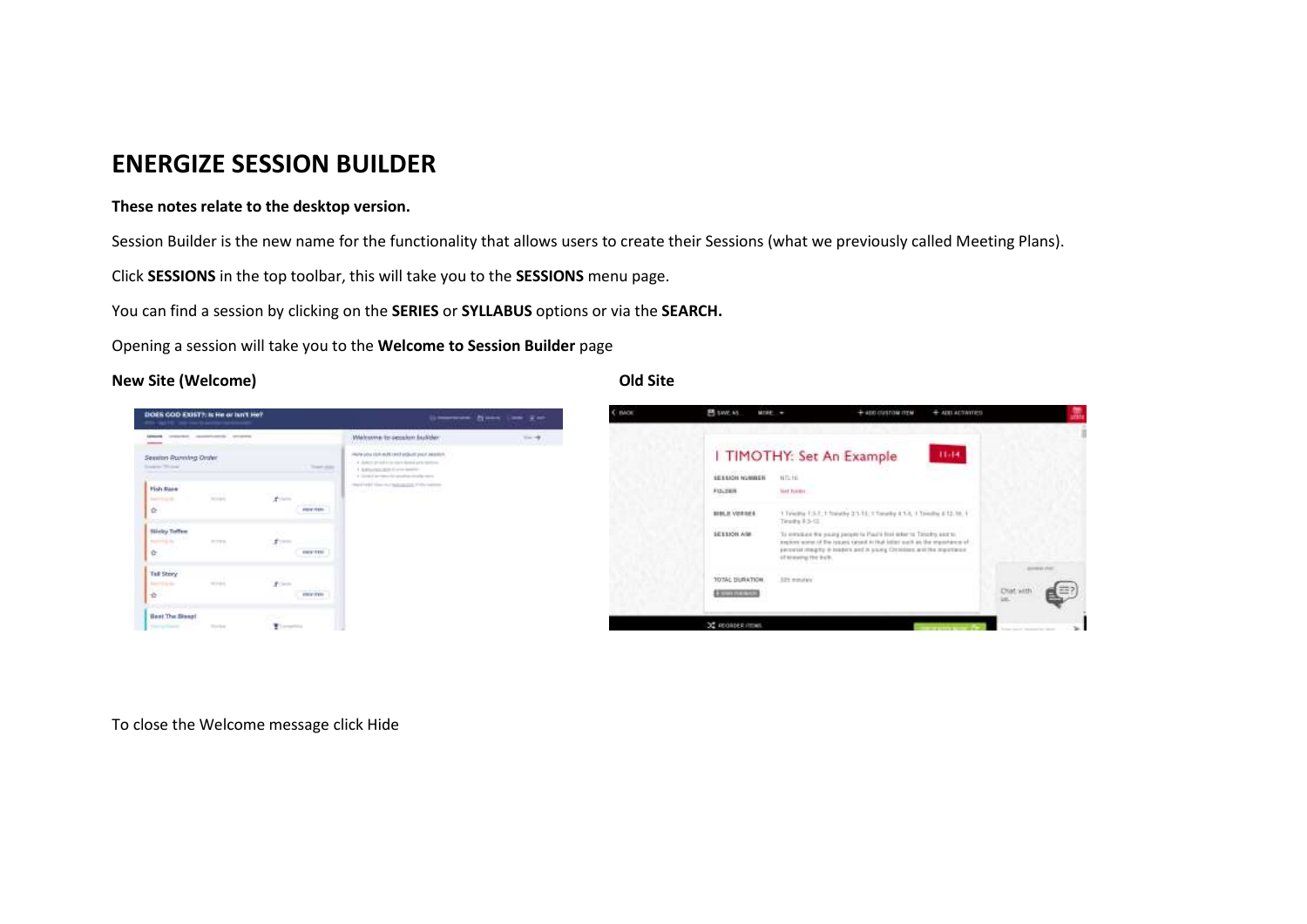#### **POINTS OF DIFFERENCE**

On the OS (Old Site) when you had a Meeting Plan open you could see (by scrolling down) everything that the plan contained.

On the NS (New Site) the Overview, Leaders Notes and My Notes appear on separate pages accessed by the tabs under the header

# **HEADER**

**New Site**



### **POINTS OF DIFFERENCE**

Main difference, other than design and layout, is the + ADD CUSTOM ITEM and + ADD ACTIVITIES have moved and that PRESENTER MODE which was in the bottom menu bar has moved to the top.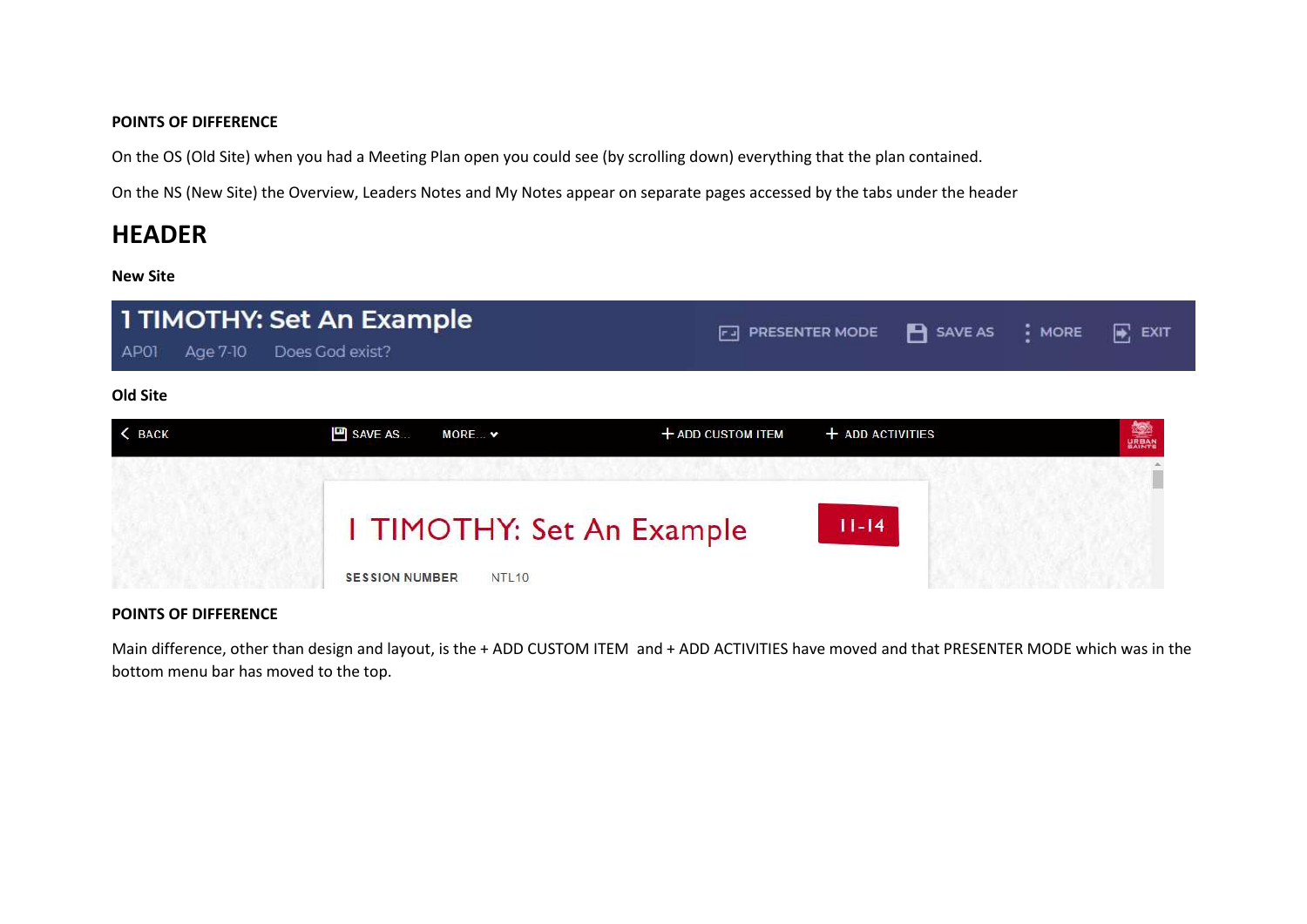# **PAGE TABS**

#### **SESSION OVERVIEW LEADER'S NOTES MY NOTES**

The page you are on is indicated by the underline. To move between pages, click on tabs.

# **OVERVIEW**

#### **New Site Old Site**

| 1 TIMOTHY: Set An Example<br>Age 7-10 Does God extern<br>APON                                                                                                                                                                                                | E PHISONTELHODE: EL SAVEAU - E HORE - EC CAT |              | <b>SESSION NUMBER</b>                           | NTL10                                                                                                                                                                                                                                                     |
|--------------------------------------------------------------------------------------------------------------------------------------------------------------------------------------------------------------------------------------------------------------|----------------------------------------------|--------------|-------------------------------------------------|-----------------------------------------------------------------------------------------------------------------------------------------------------------------------------------------------------------------------------------------------------------|
| CARD CONSTRUCTION OF THE RESIDENCE.<br><b>LIV MOTTER</b><br><b>LEADER'S NOTES</b><br><b>CVERVIEW</b><br><b>SERIEDH</b>                                                                                                                                       |                                              | $+$ ADD ITEM | FOLDER                                          | Set folder                                                                                                                                                                                                                                                |
| Preferences                                                                                                                                                                                                                                                  | <b>Duration</b>                              |              | <b>BIBLE VERSES</b>                             | 1 Timothy 1:3-7, 1 Timothy 3:1-13, 1 Timothy 4:1-5, 1 Timothy 4:12-16, 1<br>Timothy 6:3-12.                                                                                                                                                               |
| Set folder<br>tuis<br><b>A</b> blain leader.<br><b>DH</b>                                                                                                                                                                                                    | Actual Inner 201 mins<br><b>Bible verses</b> |              | SESSION AIM                                     | To introduce the young people to Paul's first letter to Timothy and to<br>explore some of the issues raised in that letter such as the importance of<br>personal integrity in leaders and in young Christians and the importance<br>of knowing the truth. |
|                                                                                                                                                                                                                                                              |                                              |              |                                                 |                                                                                                                                                                                                                                                           |
| formtrockcerthe young people to Reuts first letter to Throchy and to<br>would by worted of the cesared select by that better such as the importance of<br>personal integrity in meders and in young Christophs and the importance<br>of inhimitig the truth. | Timothy ach 6.3<br>Martin Barbara            |              | <b>TOTAL DURATION</b><br><b>B SEND FEEDBACK</b> |                                                                                                                                                                                                                                                           |

### **POINTS OF DIFFERENCE**

Duration, Session Aim, Bible Verse and Duration are the same but with different design and layout. Preferences has been added as a section and Set Folder which is already on the OS is included in here along with Main Leader which you can currently only add when you save a plan.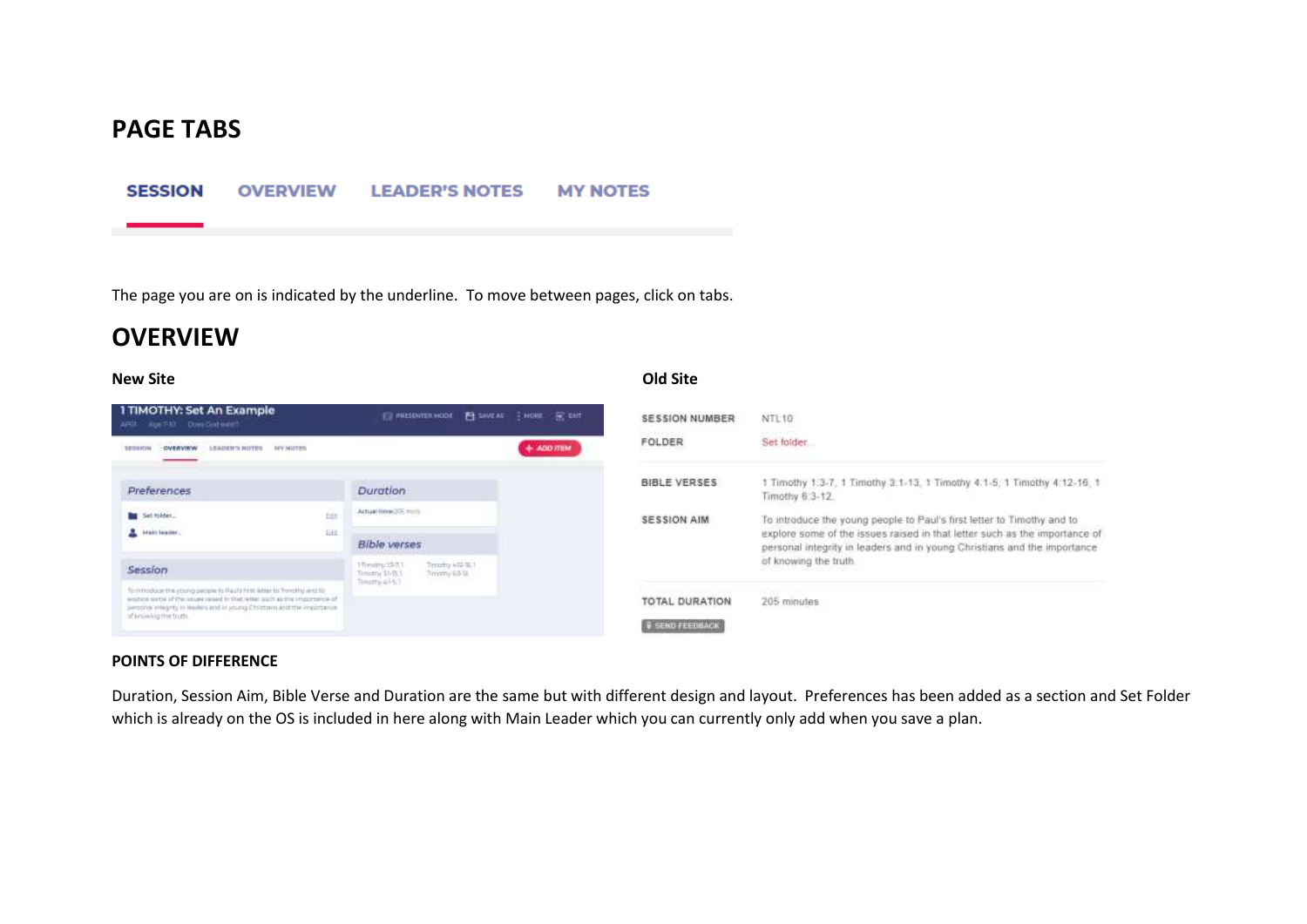# **LEADERS NOTES**

### **New Site Old Site**



#### **LEADER'S NOTES**

The letter 1 Timothy, is written to Timothy, a young man whom Paul had shared the gospel with when Paul first visited Lystra. Paul became Timothy's mentor, taking him with him on missionary journeys, giving him responsibility and constantly advising and encouraging him.

The letter was written sometime after the events of Acts 28 and probably at least eight years after Paul's three year stay in Ephesus.

During his fourth missionary journey Paul had asked Timothy to care for the church at Ephesus whilst Paul travelled on to Macedonia. When Paul realised there was little opportunity for him to return to Ephesus in the near future, he wrote this letter to Timothy to encourage him to stay with his role and at the same time giving him lots of advice.

Paul was really concerned that the truth would be continued to be taught at Ephesus, and that other philosophies, including Gnosticism would not be introduced and allowed to water down the gospel message. Knowing the truth of the Scriptures and the truth about Jesus is equally important today. We should be on our guard in our youth groups about watering down the truth to make it seem more attractive and about adding on bits of modern culture or new age philosophies. Jesus is the same yesterday, today and forever.

# **MY NOTES**

#### **New Site Old Site**

| 1 TIMOTHY: Set An Example<br>ED HYDROGENE ENGINE ENGINE ER MET<br>APD Apr Vis Checkerwork                                                                                                                  | <b>MY NOTES</b>                                                           |
|------------------------------------------------------------------------------------------------------------------------------------------------------------------------------------------------------------|---------------------------------------------------------------------------|
| $+$ 400 may<br>LEASERT SCTEE MY NOTES<br>おおはお<br><b>FVR/FV/R/W</b><br>and the state of the state of the state of the state of the state of the state of the state of the state of the<br><b>STATISTICS</b> | [아직] 알아보니 그 아이들은 뭐 봐?<br>Add your notes from<br>AMA 500 AMA 2010 AMA 2010 |
| My Notes<br>tating tim his.                                                                                                                                                                                |                                                                           |
|                                                                                                                                                                                                            |                                                                           |
|                                                                                                                                                                                                            | <b>B SEMOVE NOTES</b>                                                     |

Place where leader adds their own notes relating to the whole plan.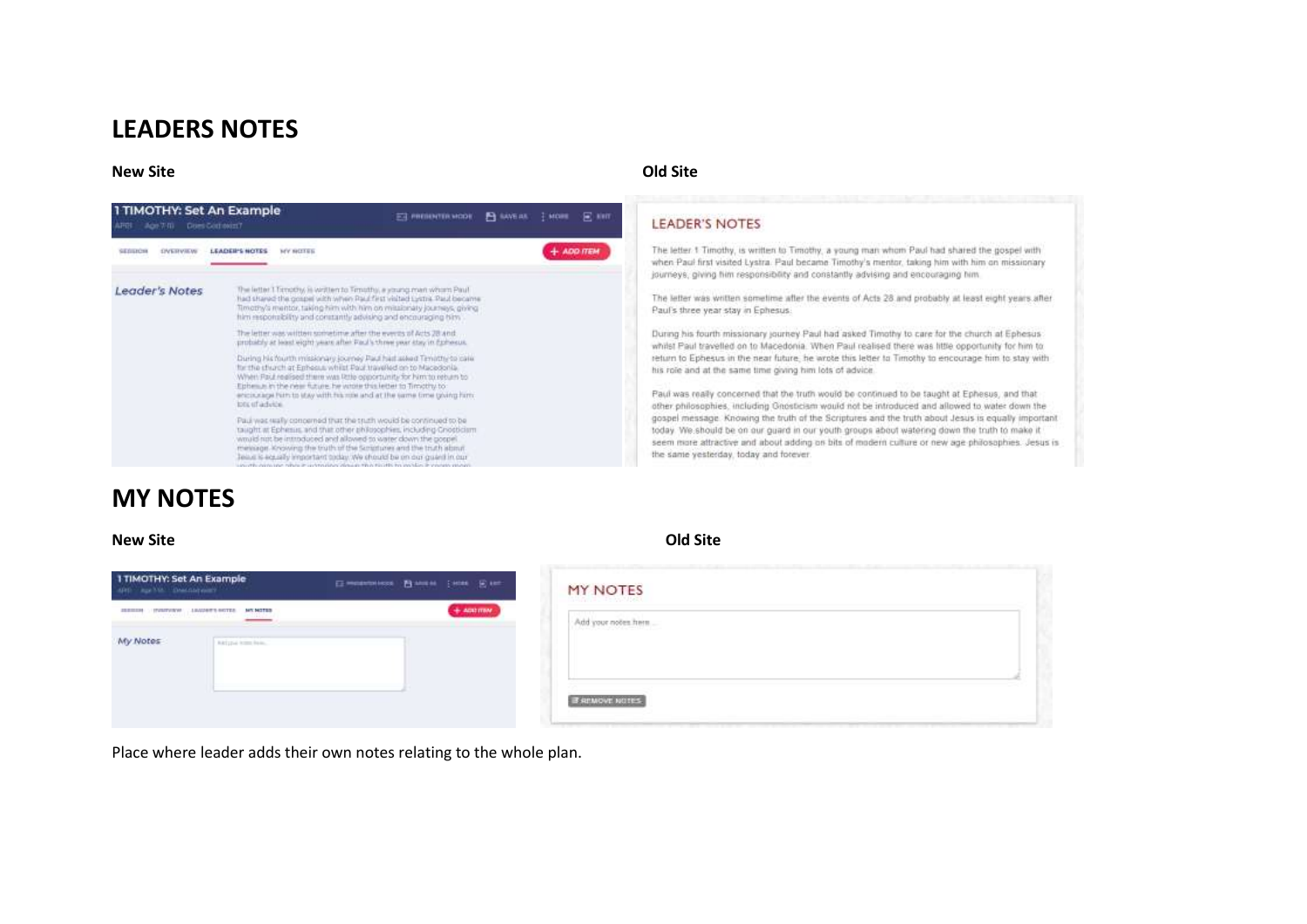# **BUILDING A SESSION**

#### **POINTS OF DIFFERENCE**

The most significant point of difference between the NS and the OS is that, when editing a plan, the list of items in the plan appear in a column on the left and the details of the item open on the right-hand side of the screen. To open an item click: VIEW ITEM

### **New Site Old Site**



Depending upon the length of the item and the Zoom setting of your browser you may need to use the right-hand scroll bar to read all the contents.

To switch to look at content of another item (eg 'Chase the Marshmallow') click  $\Box$  on that item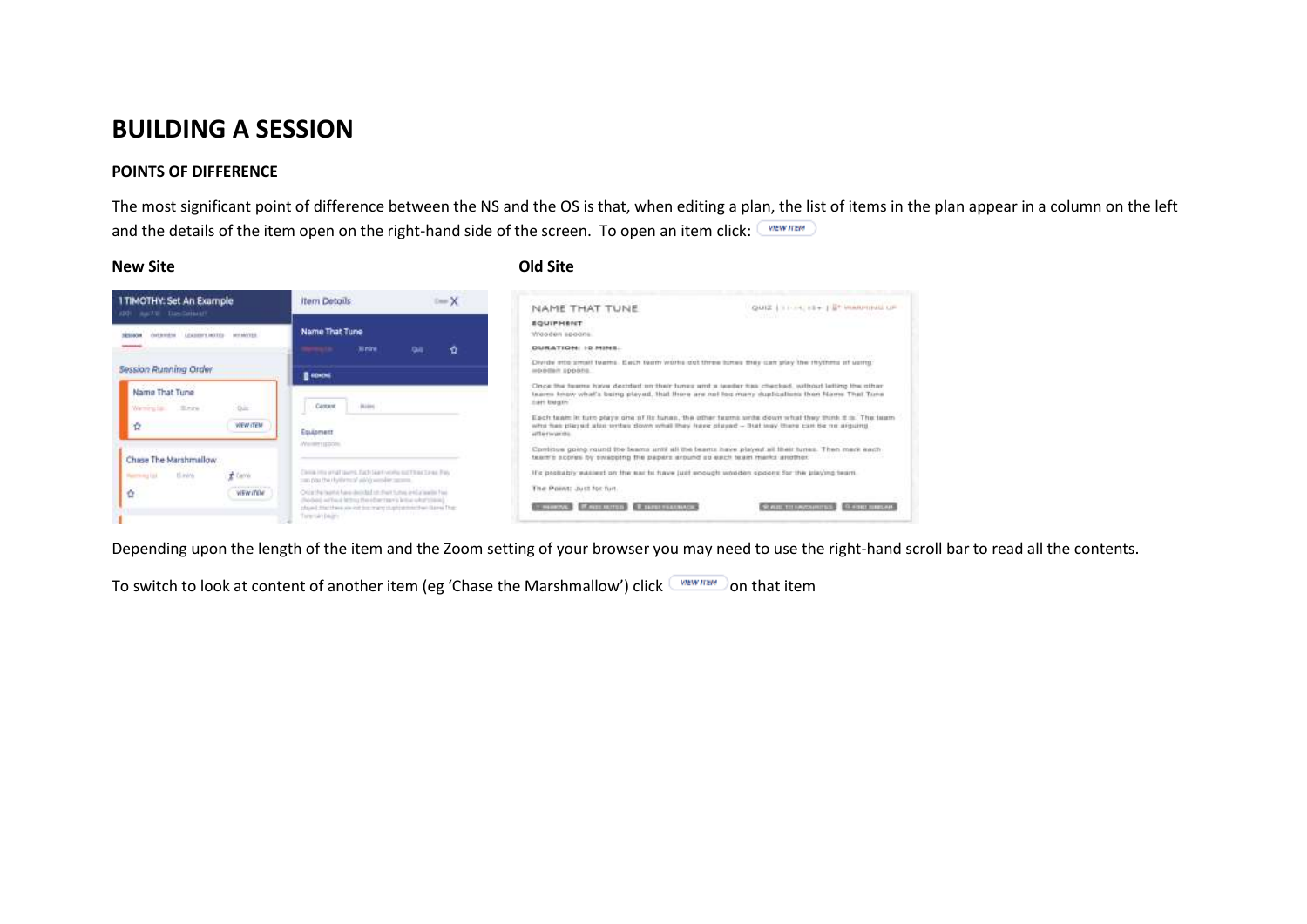Returns to List View.



#### **BULLET POINT SUMMARY (NEW!)**

This is a new feature which summarises the description of the item so that a leader can print off a shorter set of notes rather than the whole text or just view the summary as part of the Presenter Mode (see below). **NB. Not all of the sessions on the staging site currently have live summaries.**

#### **REMOVING AN ITEM FROM SESSION**

To remove an item from a session click I FONDUE

All removed items can be restored via the ADD ITEM function (see below)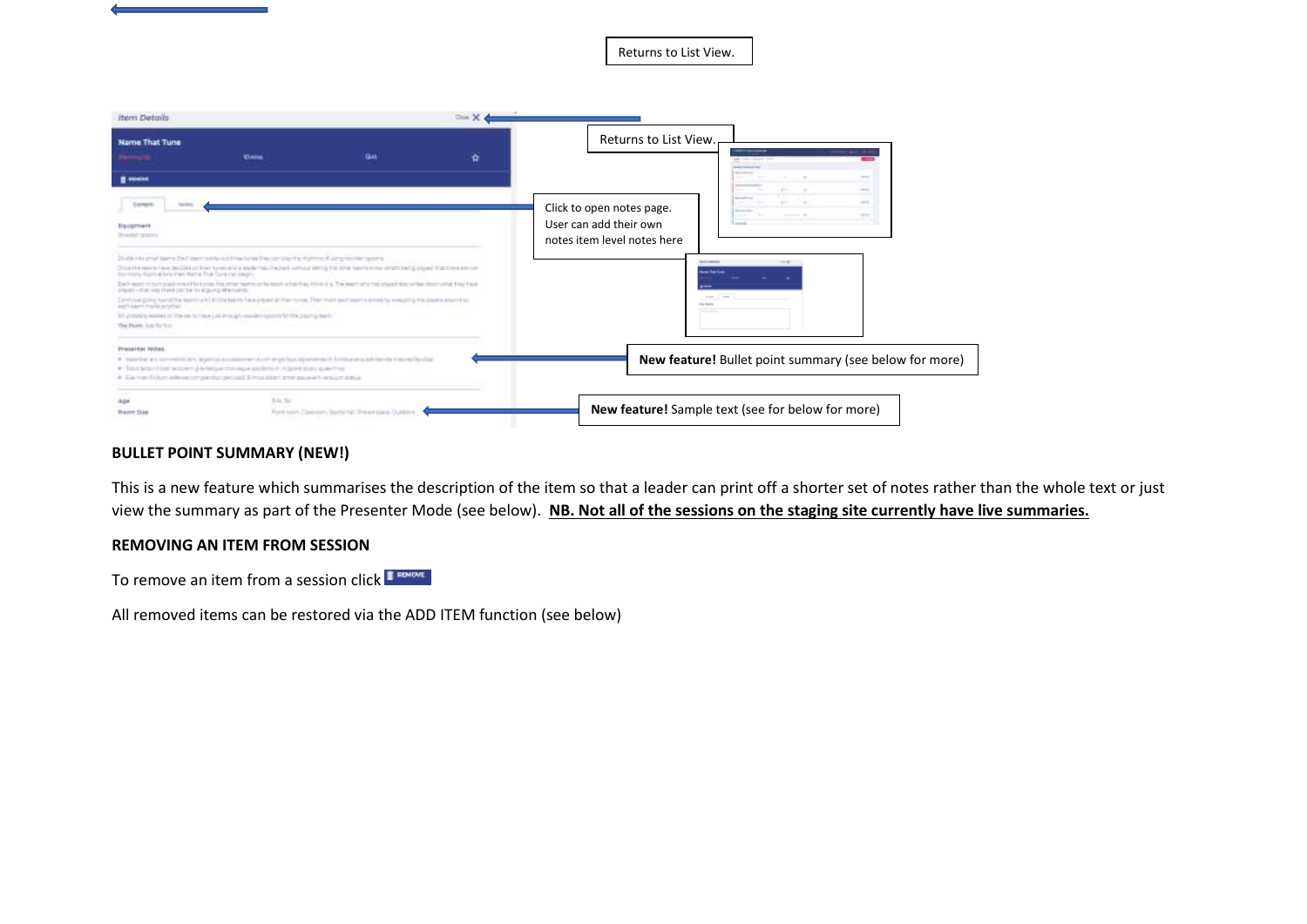### **ADDING AN ITEM TO A SESSION**

To add an item to a session, click  $\left(1 + \frac{1}{2}\right)$  on the List View page

| I TIMOTHY: Set An Example.<br>and April 2 Americans .                                                                                                                                                                                                                                                                                                                                                                                                                                  |          |           | Gimmest Amic ive Eur. |                                 |
|----------------------------------------------------------------------------------------------------------------------------------------------------------------------------------------------------------------------------------------------------------------------------------------------------------------------------------------------------------------------------------------------------------------------------------------------------------------------------------------|----------|-----------|-----------------------|---------------------------------|
| $\begin{minipage}{.4\linewidth} \begin{tabular}{l} \hline \multicolumn{3}{l}{} & \multicolumn{3}{l}{} & \multicolumn{3}{l}{} & \multicolumn{3}{l}{} & \multicolumn{3}{l}{} & \multicolumn{3}{l}{} & \multicolumn{3}{l}{} & \multicolumn{3}{l}{} & \multicolumn{3}{l}{} & \multicolumn{3}{l}{} & \multicolumn{3}{l}{} & \multicolumn{3}{l}{} & \multicolumn{3}{l}{} & \multicolumn{3}{l}{} & \multicolumn{3}{l}{} & \multicolumn{3}{l}{} & \multicolumn{3}{l}{} & \multicolumn{3}{l}{}$ |          |           |                       | $+ 100$ (TBH                    |
| Session Running Order<br><b>CALLA LATING AND AT A PIAN</b>                                                                                                                                                                                                                                                                                                                                                                                                                             |          |           |                       |                                 |
| Name That Tune<br><b>Harmsburg</b> 1                                                                                                                                                                                                                                                                                                                                                                                                                                                   | The page | $-32 - 1$ |                       | <b><i>VETIM ITEMS</i></b>       |
| Chase The Marshmallow<br>The State State<br>. <del>.</del>                                                                                                                                                                                                                                                                                                                                                                                                                             | ghtere." | <b>R</b>  |                       | VARIE ITEM<br>American Property |
| Heach Sat Hunt<br>deeduin breed                                                                                                                                                                                                                                                                                                                                                                                                                                                        |          | - 12      |                       |                                 |

# This will open up the 'Add An Item' panel

| 11 TRADITION SAT AN ELECTRIC                          |                                                   | Add on item.                                                              |        |
|-------------------------------------------------------|---------------------------------------------------|---------------------------------------------------------------------------|--------|
| <b>WWW. TOYOTA CONSTITUTE: BIRDER</b>                 |                                                   |                                                                           |        |
| <b>Benslee: Nurshing Order</b>                        |                                                   | Total Grant<br>control of the control of<br>sing as homely injure learns. | Vision |
| South Ball Hord<br>dental in<br>世<br>- -              | $\pm 1$<br>$-0.01440$<br><b><i>CONTRACTOR</i></b> | Deal by Wildli Uk.<br><b>Contractor</b><br><b>The Control</b><br>n.       |        |
| <b>Bas Turk</b><br>hora."<br>古                        |                                                   |                                                                           |        |
| Fixe And Philbid<br>College Car<br><b>Provi</b><br>合: | ш<br>w<br>mente.                                  |                                                                           |        |
| Weltad                                                |                                                   |                                                                           |        |

# There are four options for adding items

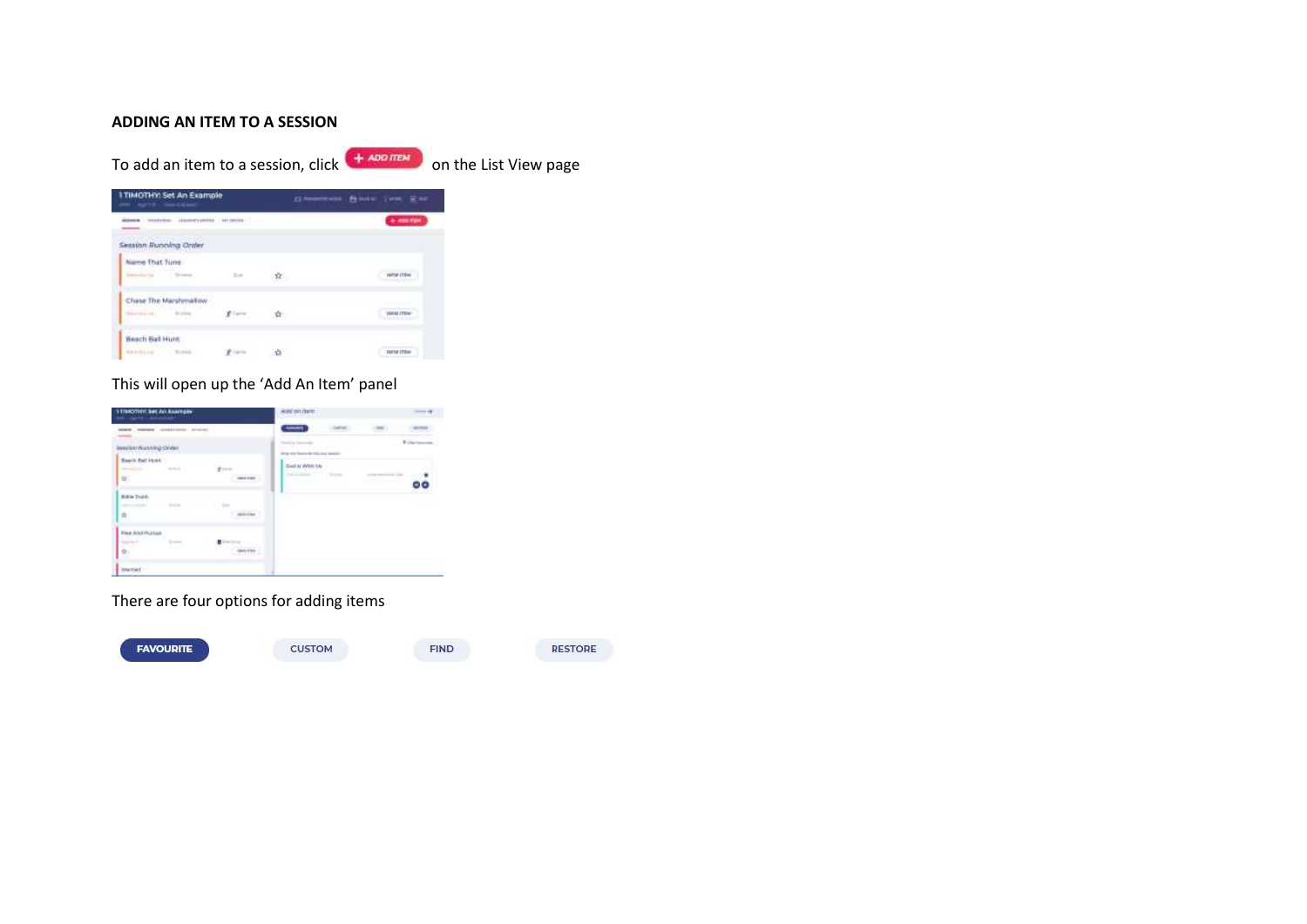#### **OPTION DESCRIPTIONS**



Add an item that you have previously 'favourited' using the **ight** icon

Create your own item to add into the session you are building

Find other items from Energize sessions to add into the session you are building

RESTORE Add back in an item that you have removed from the session you are building

### **ADD A FAVOURITE**

You can Favourite any item in any plan at any time using the  $\hat{Y}$  icon.

There are two ways to add an item from your list of Favourites to your session on the  $\overline{\phantom{a}}$   $\overline{\phantom{a}}$  tab.

- 1) Click the  $\bullet$  icon in the item this will add the item to the end of your session. This will add the item to the end of your session from where it can be dragged and dropped to the position you want it to appear in the session
- 2) Drag and drop it into position. To do this, hover anywhere over the item that you wish to move into the session. Click and hold your mouse and 'drag' the item to roughly the position you want in in the session and then release the mouse.

Items which have been inserted into your plan will still appear on your Favourites list but will be faded out to indicate that they have already been added. If you have added a significant number of items to your Favourites folder (there is a count at the top of Favourites list that tells you how many items are in your folder) then you can use the  $\overline{P}$  Filter favourites option to help you find items. If you click this you will be taken through to the filter page where you can select the type of item you are looking for (eg. game, drama etc) from the drop down and/or search

by keyword. Click **the studies to see your results but, remember, this filter is only searching items that you have already save to your favourites.**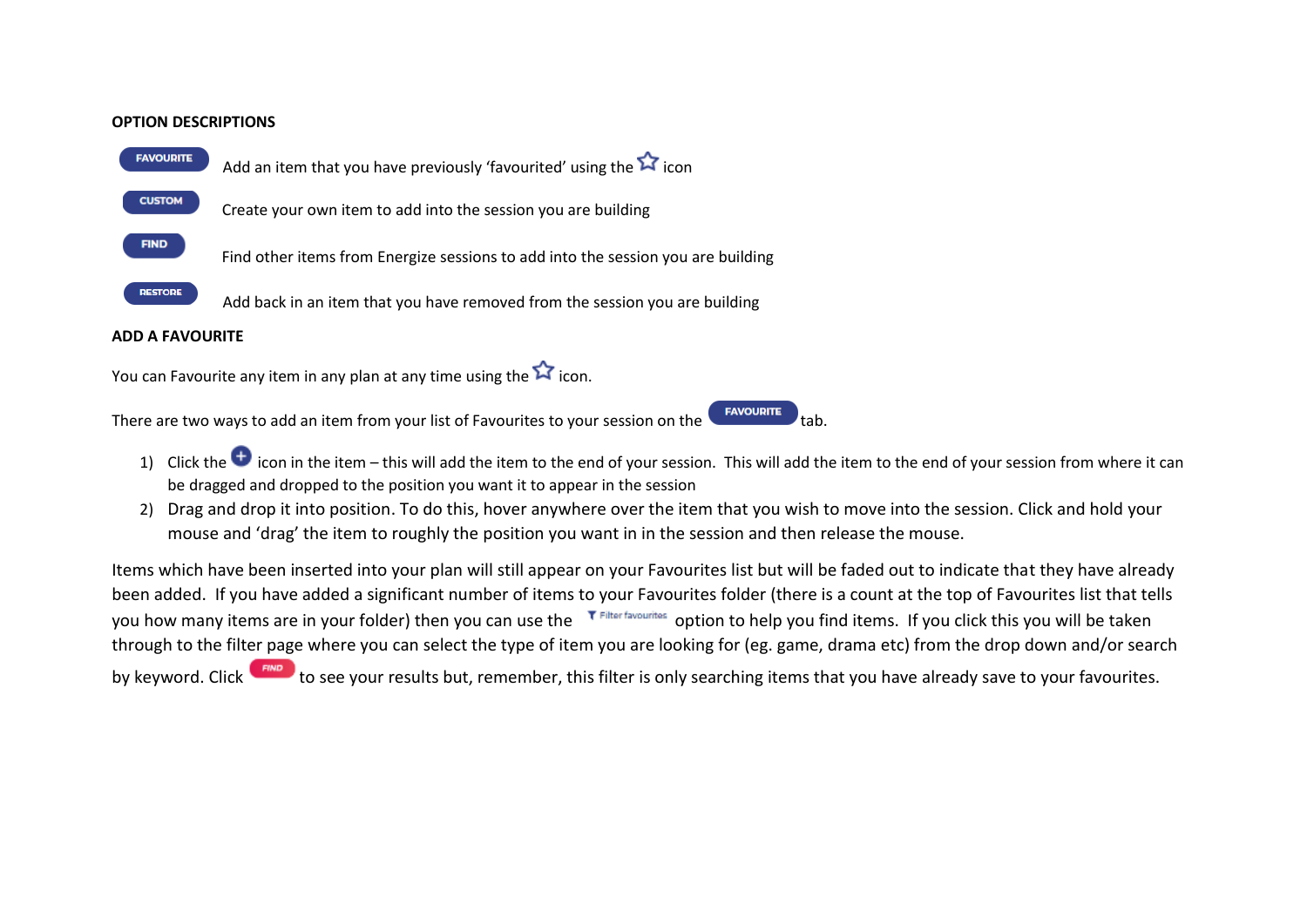| ta an usu                                     |   | -- |
|-----------------------------------------------|---|----|
|                                               |   |    |
| Use the fields below to fitter your freesemer | ٠ |    |
|                                               |   |    |
|                                               |   | ٠  |
|                                               |   |    |
|                                               |   |    |
|                                               |   |    |

## **ADD A CUSTOM ITEM**

To add a custom item (an item of your own creation) to a session click on the **CULTION** tab in ADD AN ITEM.

| $Cancel \rightarrow$ |
|----------------------|
| RESTORE              |
|                      |
|                      |
|                      |
|                      |
|                      |
|                      |
| ADD TO PLAN          |
|                      |

Decide a title of your **Item** – this can be anything you want – and type in your **Content** (description). Click

ADD TO PLAN

Your item will be added to the end of your plan and you can click and drag it into position from there.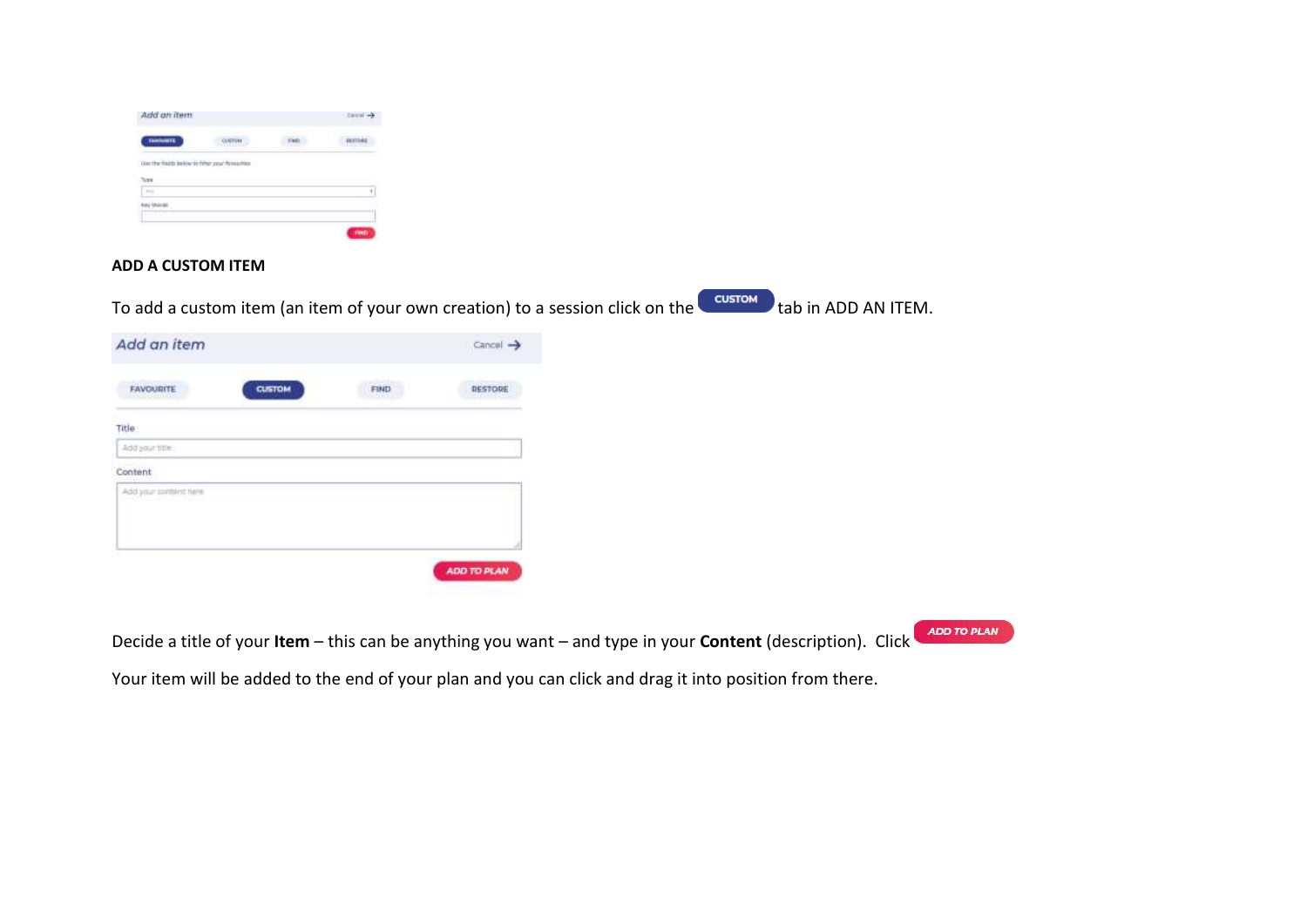## **FIND AN ITEM TO ADD TO A SESSION**

To find an item from the Energize library to add to your plan, click on

**FIND** 

| <b>FAVOURITE</b>                       | CUSTOM | FIND | <b>RESTORE</b> |
|----------------------------------------|--------|------|----------------|
| Lise the filters below to find an item |        |      |                |
| $0.34 - 0.56$<br>一 7-10                | 自 耳体   | 前掛   |                |
| Type                                   |        |      |                |
| Any                                    |        |      | ٠              |
| Theme                                  |        |      |                |
| Arts:                                  |        |      | ۰              |
| Key Words                              |        |      |                |

Here you have options to refine you search by **Age** (check boxes), Type of item eg. game, drama etc. (drop down menu), **Theme** eg. Friends,

**SEARCH** School (drop down menu) and **Key Words** (fee text). Once you have selected the filters you wish to use click

You can add an item from the results list to the session you have open in the same way as adding a Favourite (see above)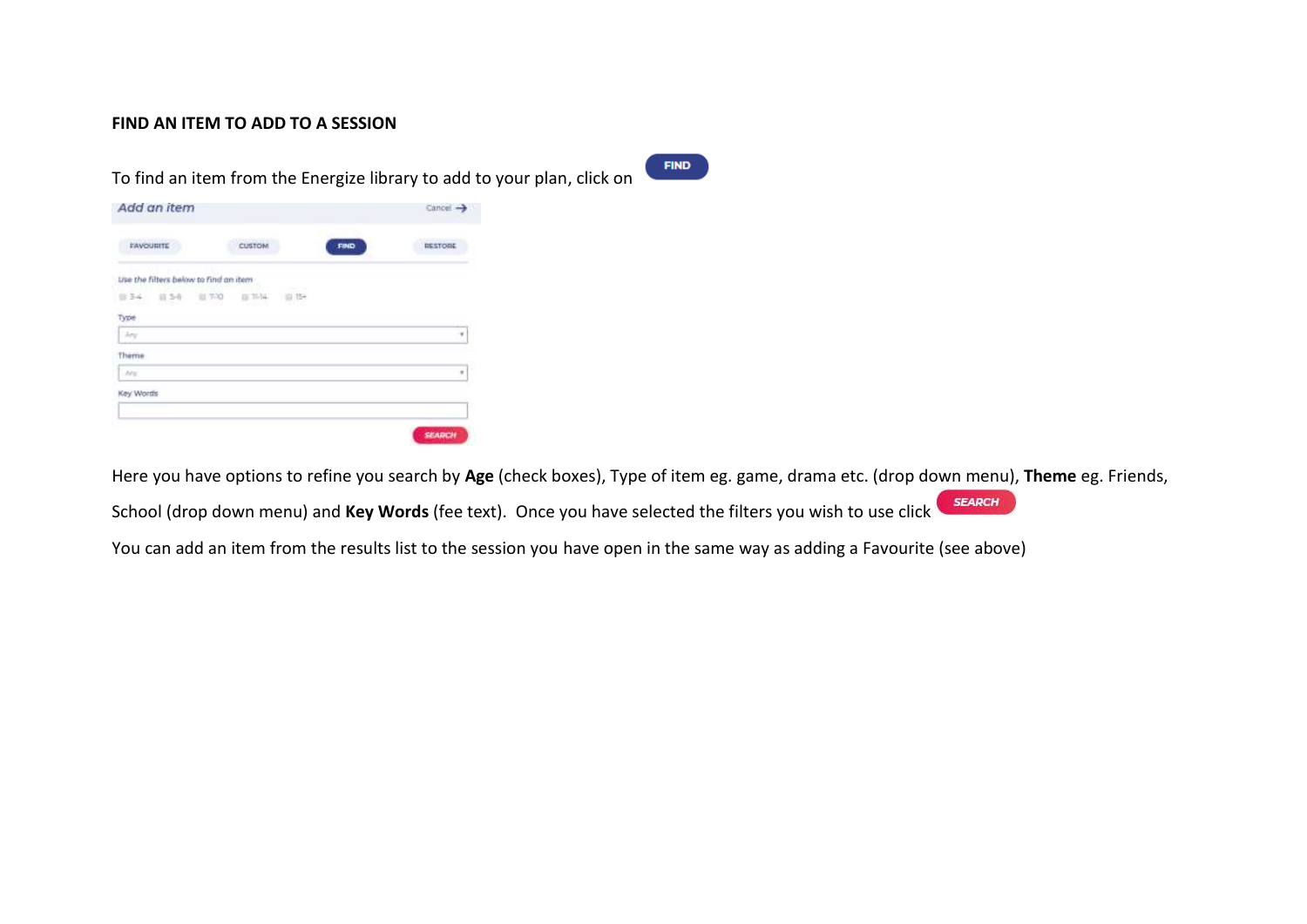## **RESTORE AN ITEM TO A PLAN**

If you wish to add an item that you have removed from a session back into a session then select the tab under **Add an Item**

**RESTORE** 



The list on the left side are items that you have removed from the original session. You add them back into the session in the same way as adding a Favourite (see above). This only work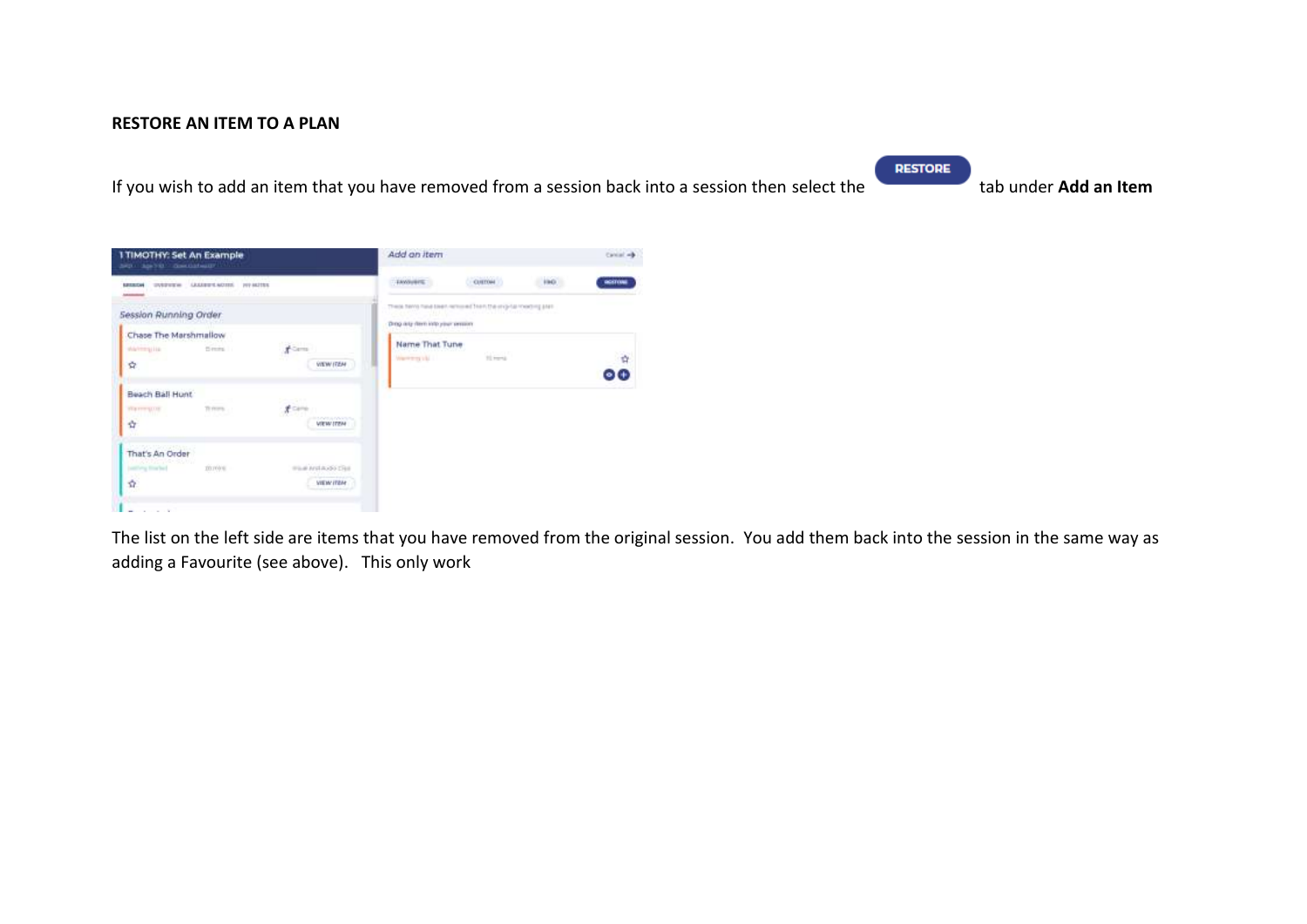## **PRESENTER MODE**

Presenter Mode allows a leader to view their session in a format that is more helpful for presenting to a group from a laptop or mobile platform.

To access Presenter Mode, open a session (either new or saved) and click the **Follome SER TER MODE** icon in the top toolbar.

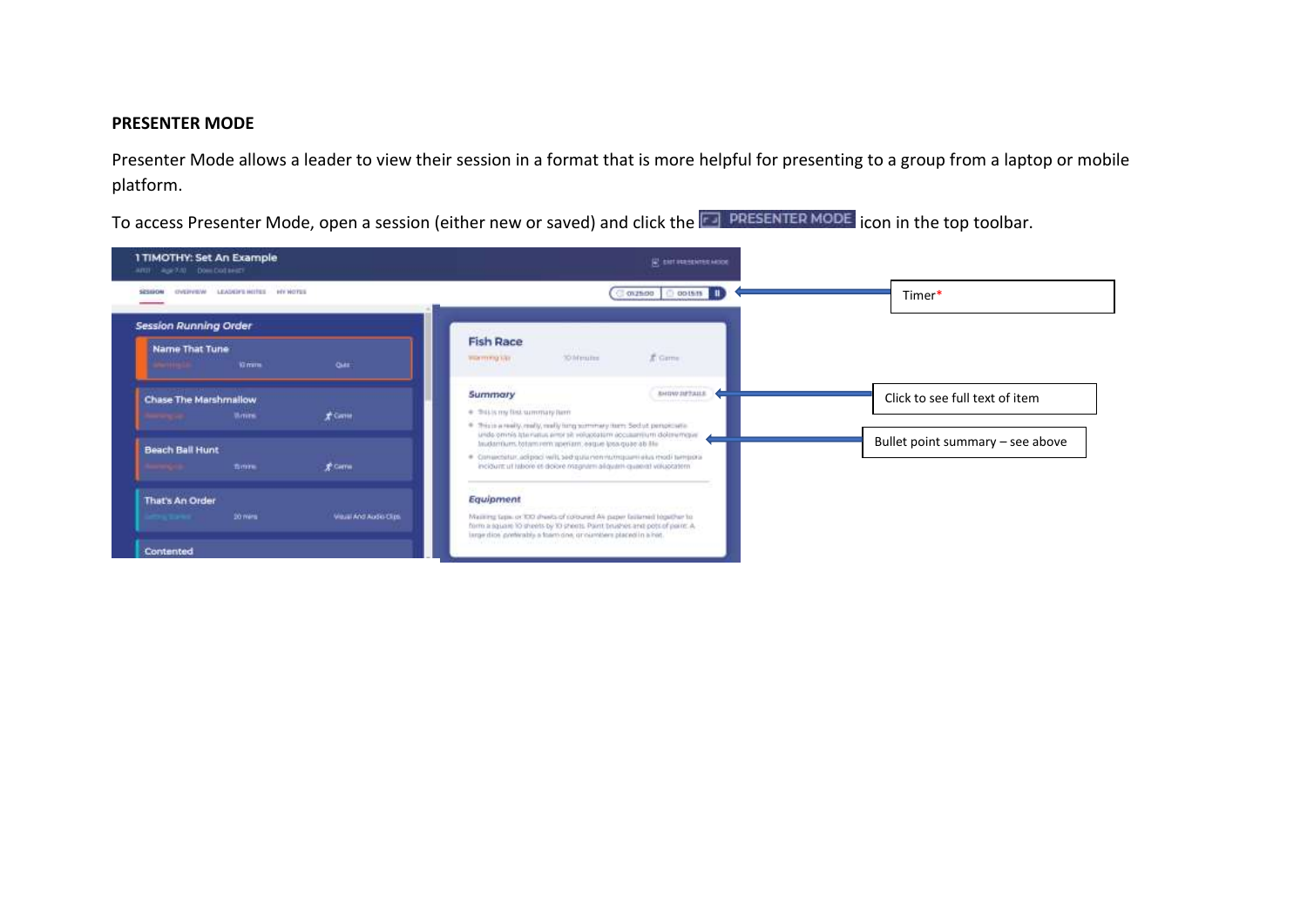## **SAVE AS**

To save a plan that you have opened or edited click **in SAVE AS** in the top toolbar. This will open the **Save As New Plan** window

|        | <b>Save as New Plan</b>                                                          | × |        | <b>Save as New Plan</b>                                                          |  |
|--------|----------------------------------------------------------------------------------|---|--------|----------------------------------------------------------------------------------|--|
| Title  | 1 TIMOTHY: Set An Example                                                        |   | Title  | Test                                                                             |  |
| Folder | <b>Urban Saints / Worthers</b><br><b>Urban Saints / Worthers</b><br>Alpha folder |   | Folder | <b>Urban Saints / Worthers</b><br><b>Urban Saints / Worthers</b><br>Alpha folder |  |
| CANCEL | <b>SAVE NEW SESSION</b>                                                          |   | CANCEL | <b>SAVE NEW SESSION</b>                                                          |  |

You can accept the existing title of the session or edit or change it to your own title by typing within the Title box. Select the folder you wish to save the session into from your **Folders** list. The folder that you have selected will change from blue to red.

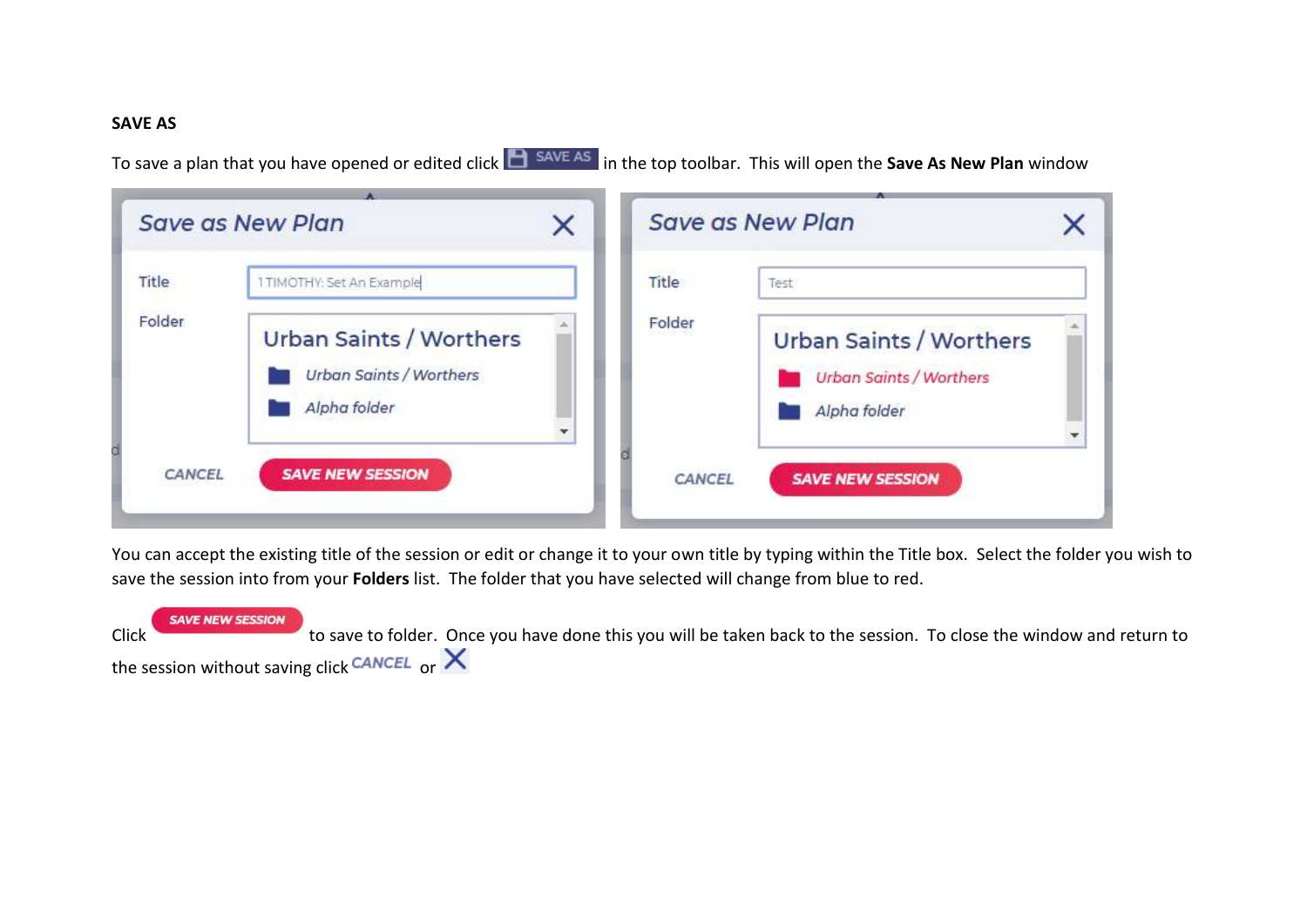## **MORE TAB**

 $Click$  in the top toolbar to view options.



## **SLIDES PRESENTATION (NEW!)**

The function allows you to download a presentation file of all the item that are in the session (or your edited version of the session). This presentation will include a title slide for each item in the session, along with images, videos (Google Slides only), PowerPoint slides and PDFS within each item.